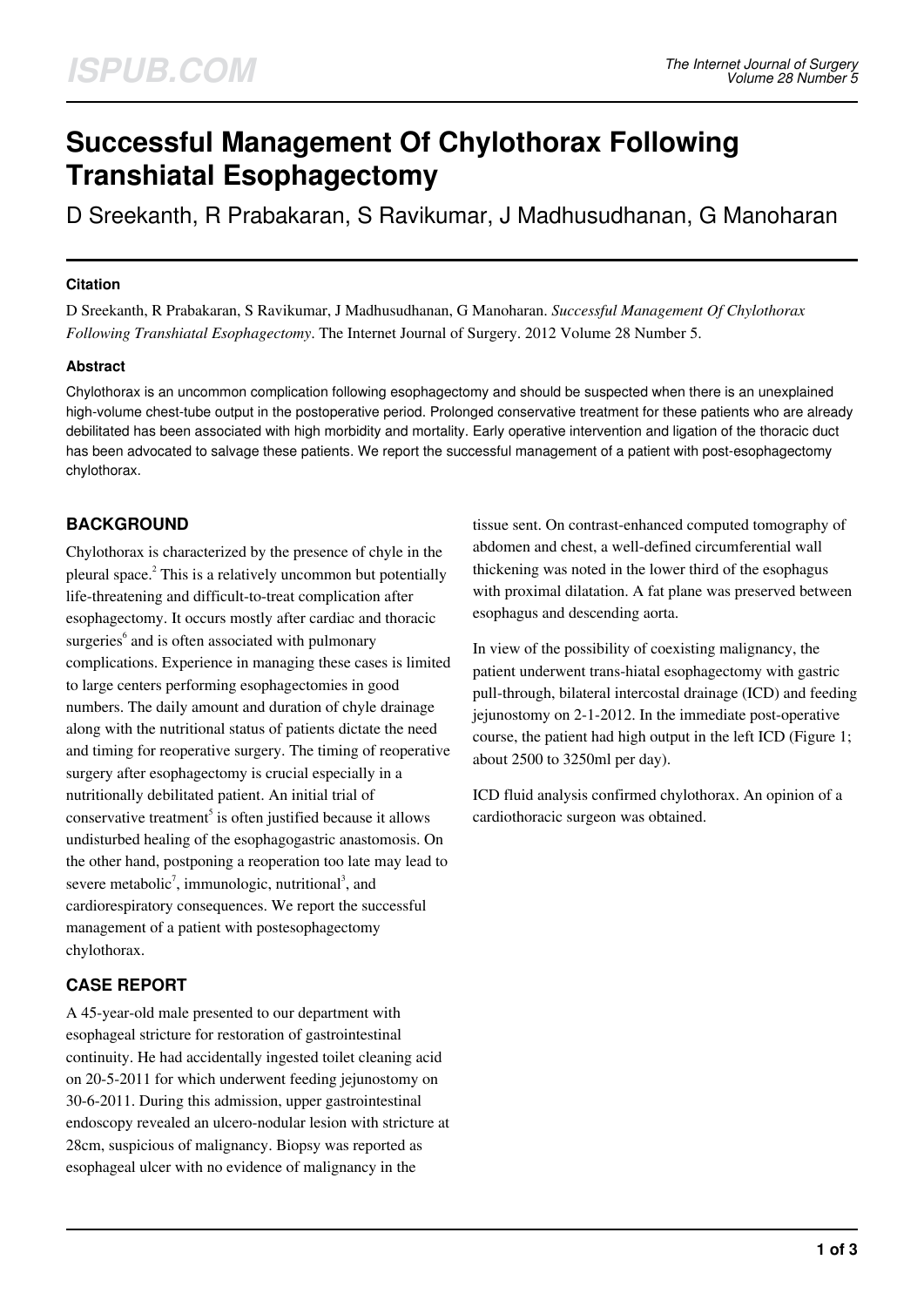#### **Figure 1**

Figure 1: High-output drainage in the left ICD bag following transhiatal esophagectomy



In view of persistently high chylous output from the left ICD, it was planned to proceed with surgical ligation of the thoracic duct on the  $7<sup>th</sup>$  postoperative day. The patient was fed with ice-cream through the feeding jejunostomy tube immediately before surgery.

Right posterolateral thoracotomy and thoracic duct ligation were done under general anesthesia. The right lung was retracted. The thoracic duct was ligated at multiple levels with surrounding tissues by ligating the tissue between azygos vein, aorta and vertebral body. After thoracic duct ligation, the ICD drainage was 200ml on the first postoperative day and gradually decreased, after which the ICD was removed.

## **DISCUSSION**

Chylothorax after esophagectomy should be suspected when there is an unexplained high-volume chest-tube output. It is often serosanguinous until then. The diagnosis is confirmed

by a triglyceride level of 110mg/dl or greater and the presence of chylomicrons in the chest tube drainage. Once the diagnosis is secured early intervention is critical. Although an exact volume of output as a threshold has not been shown, when the effluent is greater than 800cc per day for 4 to 5 consecutive days, waiting for the leak to stop on its own is futile and may be dangerous as it risks leukopenia and malnutrition. A high rate of mortality has been reported in post-esophagectomy patients when surgery is delayed. $9,10$ Re-operation with thoracic duct ligation within five to seven days after the initial procedure has been suggested to save these patients. $1,4,10$  Total parental nutrition with complete cessation of all oral intake, somatostatin, medium-chain triglyceride diets and percutaneous injection of sclerotic agents into the cisterna chyli will most likely fail in this situation. Re-operation should not be delayed in a postesophagectomy patient if the patient is to be salvaged. $8$ 

#### **References**

1. Cerfolio RJ, Allen MS: Postoperative chylothorax. J Thorac Cardiovasc Surg; 1996; 112: 1361-6. 2. Miller JI Jr: Diagnosis and management of chylothorax. Chest Surg Clin N Am; 1996; 6: 139-48. 3. Hillerdal G: Chylothorax and pseudochylothorax. Eur Respir J; 1997; 10: 1157-62. 4. Mohlala ML, Burrows RC, Mokoena TR: Early operative management of chylothorax by thoracic duct ligation. S Afr J Surg; 1989; 27: 11-2. 5. Vallieres E, Shamji FM, Todd TR: Postpneumonectomy chylothorax. Ann Thorac Surg; 1993; 55: 1006-8. 6. Paes ML, Powell H: Chylothorax: an update. Br J Hosp Med; 1994; 51: 482-90. 7. Johnstone DW, Feins RH: Chylothorax. Chest Surg Clin N Am; 1994; 4: 617-28. 8. Sieczka EM, Harvey JC: Early thoracic duct ligation for postoperative chylothorax. J Surg Oncol; 1996; 61: 56-60. 9. Rao DV, Chava SP, Sahni P, Chattopadhyay TK: Thoracic duct injury during esophagectomy: 20 years experience at a tertiary care center in a developing country. Dis Esophagus; 2004; 17(2): 141-5. 10. Orringer MB, Bluett M, Deeb GM: Aggressive treatment of chylothorax complicating transhiatal esophagectomy without thoracotomy. Surgery; 1988; 104(4): 720-6.